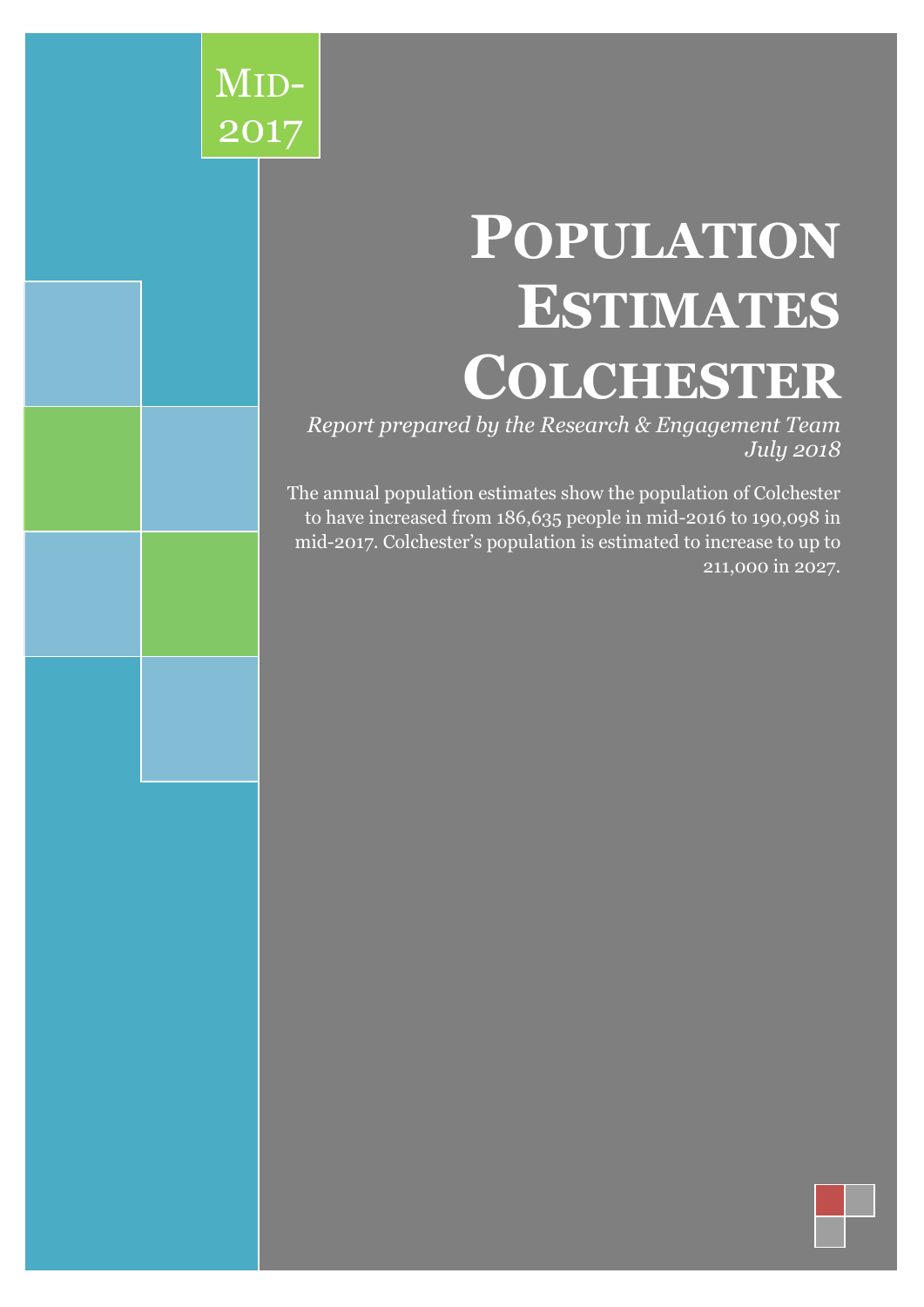# **Table of Contents**

| 1. |                                                                   |  |
|----|-------------------------------------------------------------------|--|
| 2. |                                                                   |  |
| 3. |                                                                   |  |
|    |                                                                   |  |
|    |                                                                   |  |
|    |                                                                   |  |
|    | 4.2 Population change over time (mid-2001 to mid-2017)6           |  |
|    | Figure 2: Change in Population 2001-2017 (numbers)6               |  |
|    | Figure 3: Change in Population 2001-2017 (percentages) 7          |  |
|    |                                                                   |  |
|    | Table 2: Mid-2017 Age & Gender Structure for Colchester 8         |  |
|    | Table 3: Population change over time - mid-2001 to mid-2017 9     |  |
|    |                                                                   |  |
| 5. |                                                                   |  |
|    |                                                                   |  |
|    |                                                                   |  |
|    |                                                                   |  |
|    | What are the data sources used to compile population estimates?13 |  |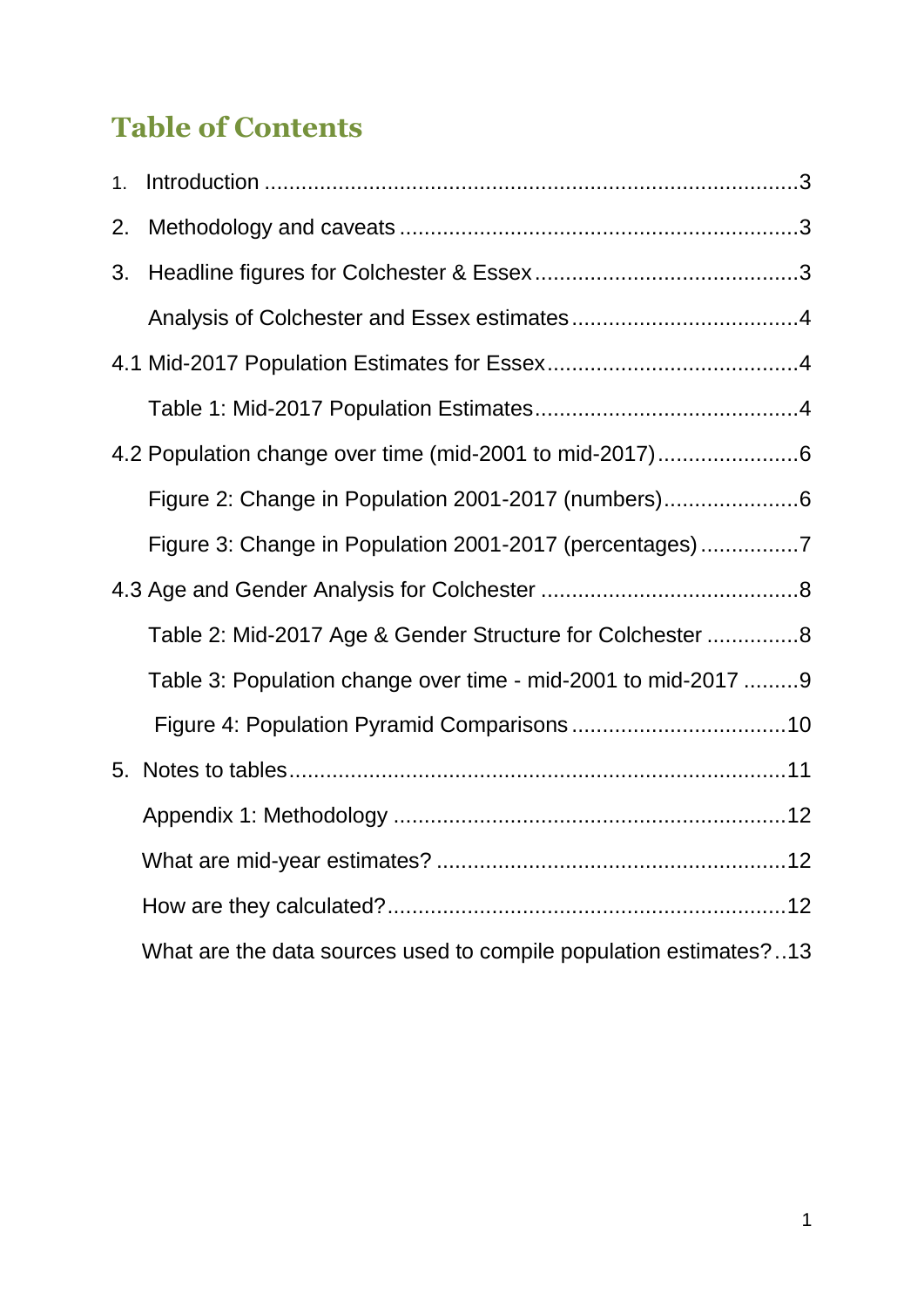#### **Executive Summary**

- $\triangleright$  In mid-2017 Colchester's population was estimated to stand at 190,098.
- $\triangleright$  There has been an increase of 1.9% (approximately 3,463 people) between mid-2016 and mid-2017. In 2016 Colchester was the largest district in Essex County.
- $\triangleright$  Colchester still remains the largest district in Essex, and accounts for 12.9% of the county population, a slight increase of 0.1% from mid-2016.
- $\triangleright$  These figures indicate an average population density of 578 people per square kilometre (km<sup>2</sup>). This is an increase of 1.4% from 2016 when there were 570 people per square kilometre ( $km<sup>2</sup>$ ).
- $\triangleright$  An estimated 44,858 young people (0-19 years) were living in the borough in mid-2017, which accounts for approximately 23.5% of the total population. This is a slight decrease from the mid-2016 estimates where young people accounted for 23.6% of the Colchester population.
- $\triangleright$  In mid-2017 approximately 121,980 individuals were aged 16-64, equating to approximately 64.2% of the total population.
- $\triangleright$  An estimated 32,640 people in Colchester were 65+ in mid-2017 accounting for an estimated 17% of the population.

# **2016-based Subnational Population Projections**

Colchester's population is estimated to grow to approximately 211,000 people in 2027, an increase of 20,902 people over a ten year period. This is the highest population growth in Essex County, the second highest estimated to be in Basildon, with an increase of 17,421 people over a ten year period.

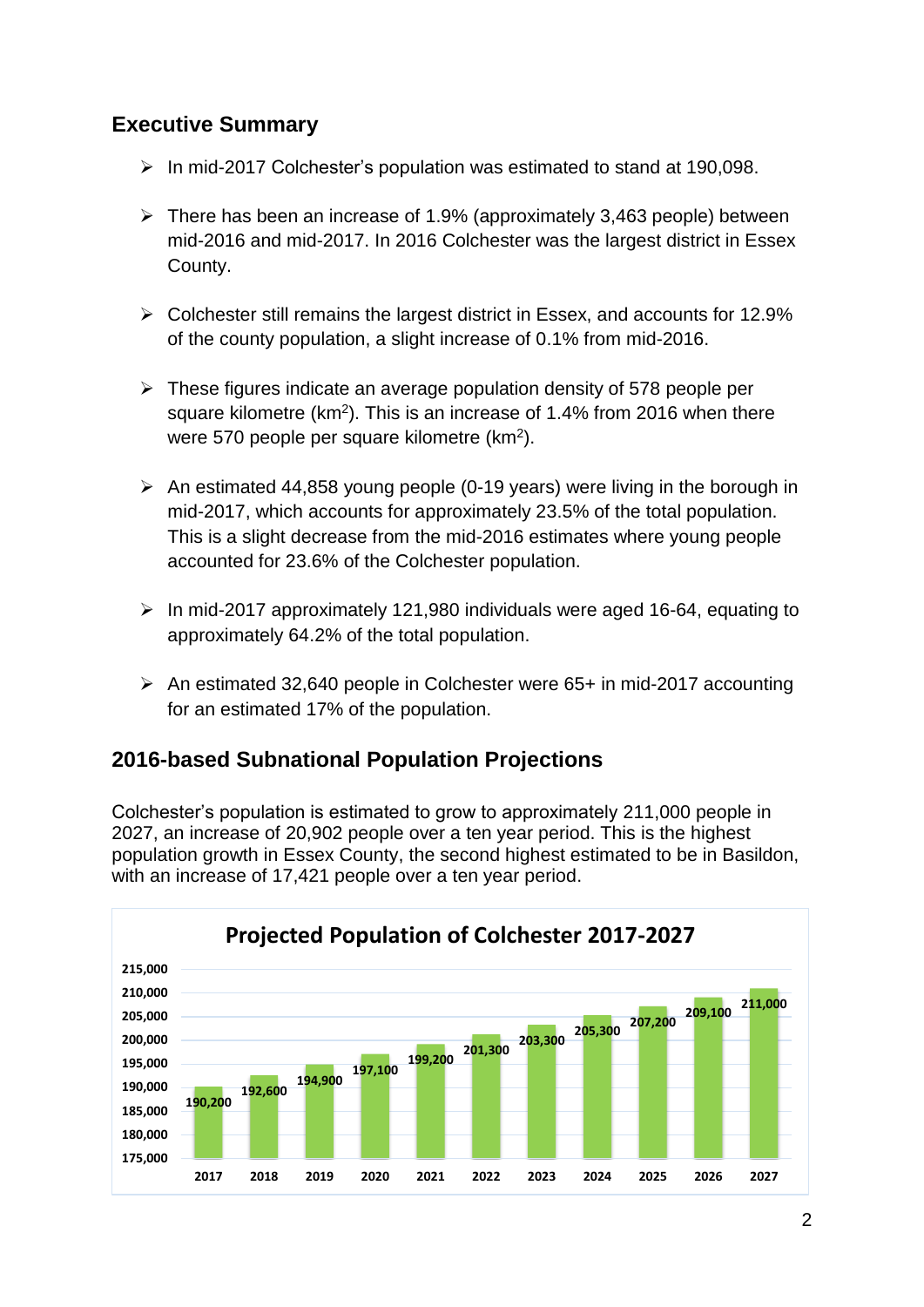#### <span id="page-3-0"></span>**1. Introduction**

This document looks at the Office for National Statistics (ONS) mid-2017 population estimates and is the most recent data to be published for Colchester and other Essex districts. Data are presented in tables and charts and accompanied by brief commentaries. Notes to the tables can be found at the end of the document. The 2011 Census has led to the revision of the Mid-Year-Estimate (MYE) series from 2002-2010. A summary of these revisions is also included in this document.

For further information on this document or other demographic data please contact Julie Davis on 01206 508641 or email [research@colchester.gov.uk](mailto:research@colchester.gov.uk)

#### <span id="page-3-1"></span>**2. Methodology and caveats**

2017 Mid-year population estimates are based on the results of the 2011 Census for England and Wales and take account of population change due to yearly births, deaths and net migration.

It is important to note that these estimates of the population are trend based and therefore subject to social changes within the borough. Further information about how the mid-year estimates are calculated is available in Appendix 1.

#### <span id="page-3-2"></span>**3. Headline figures for Colchester & Essex**

The estimated population of Colchester for mid-2017 is 190,098 compared with 187,633 (this is the revised 2016 mid-year estimate in the latest release) for mid-2016. This change is made up as follows:

| Population mid-2016                  | 187,633  |
|--------------------------------------|----------|
| <b>Plus births</b>                   | 2,163    |
| Less deaths                          | $-1,567$ |
| Plus net migration and other changes | 1,869    |
| <b>Population mid-2017</b>           | 190,098  |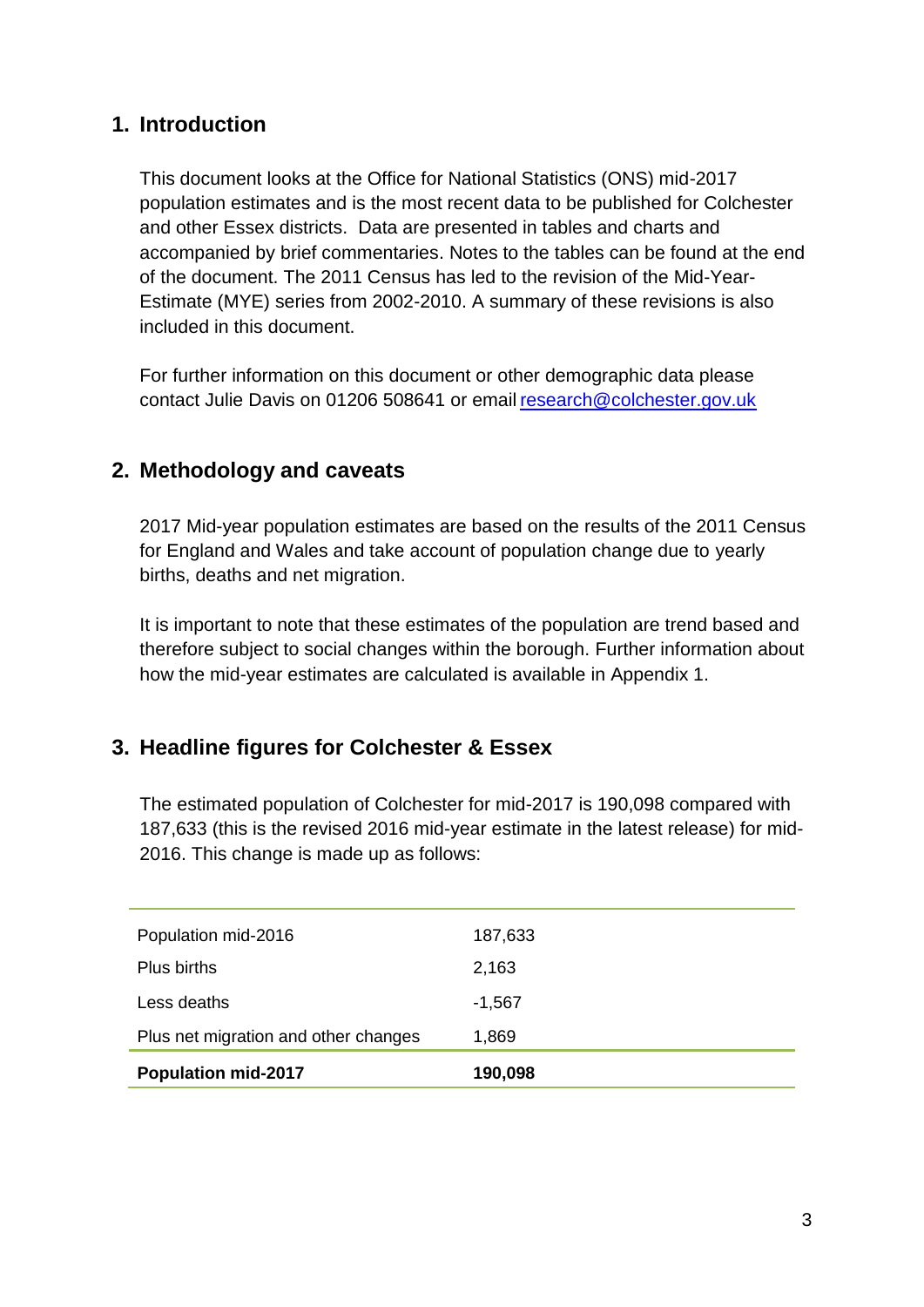# <span id="page-4-0"></span>**4. Analysis of Colchester and Essex estimates**

# <span id="page-4-1"></span>**4.1 Mid-2017 Population Estimates for Essex**

|  |  |  |  |  | <b>Table 1: Mid-2017 Population Estimates</b> |
|--|--|--|--|--|-----------------------------------------------|
|--|--|--|--|--|-----------------------------------------------|

<span id="page-4-2"></span>

|                                 | Mid-2017 population by age |                   |                    |                   |  |  |  |
|---------------------------------|----------------------------|-------------------|--------------------|-------------------|--|--|--|
|                                 | All ages                   | $0 - 15$          | 16-64              | $65+$ and<br>over |  |  |  |
| <b>East of England</b>          | 6,168,432                  | 1,186,897         | 3,779,374          | 1,202,161         |  |  |  |
| <b>Essex</b><br><b>Basildon</b> | 1,468,177<br>184,479       | 275,142<br>38,145 | 893,293<br>114,532 | 299,742<br>31,802 |  |  |  |
| <b>Braintree</b>                | 151,677                    | 29,056            | 92,581             | 30,040            |  |  |  |
| <b>Brentwood</b>                | 76,575                     | 14,148            | 46,863             | 15,564            |  |  |  |
| <b>Castle Point</b>             | 89,814                     | 14,956            | 52,367             | 22,491            |  |  |  |
| Chelmsford                      | 176,194                    | 33,495            | 109,301            | 33,398            |  |  |  |
| Colchester                      | 190,098                    | 35,478            | 121,980            | 32,640            |  |  |  |
| <b>Epping Forest</b>            | 130,576                    | 24,057            | 80,542             | 13,192            |  |  |  |
| Harlow                          | 86,191                     | 19,078            | 53,921             | 13,192            |  |  |  |
| Maldon                          | 63,975                     | 10,465            | 37,796             | 15,714            |  |  |  |
| Rochford                        | 86,209                     | 14,713            | 51,757             | 19,739            |  |  |  |
| Tendring                        | 144,705                    | 23,628            | 78,439             | 42,638            |  |  |  |
| <b>Uttlesford</b>               | 87,684                     | 17,473            | 53,214             | 16,997            |  |  |  |
| Southend-on-Sea UA              | 181,808                    | 35,123            | 111,887            | 34,798            |  |  |  |
| <b>Thurrock UA</b>              | 170,394                    | 38,886            | 108,037            | 23,471            |  |  |  |
| <b>England</b>                  | 55,619,430                 | 10,637,971        | 34,950,948         | 10,030,511        |  |  |  |

- Colchester's population was estimated to stand at 190,098 people in mid-2017. It remains the largest district in Essex County.
- Compared to mid-2016 this amounts to an increase of 1.9% (approximately 3,463 people).
- There has been an increase of 21.8% (approximately 34,082 people) between mid-2001 and mid-2017. In 2001, Colchester was the third largest district in Essex County.
- As the largest district in Essex, Colchester now accounts for 12.9% of the County population, a slight increase of 0.1% compared to the mid-2016 estimates.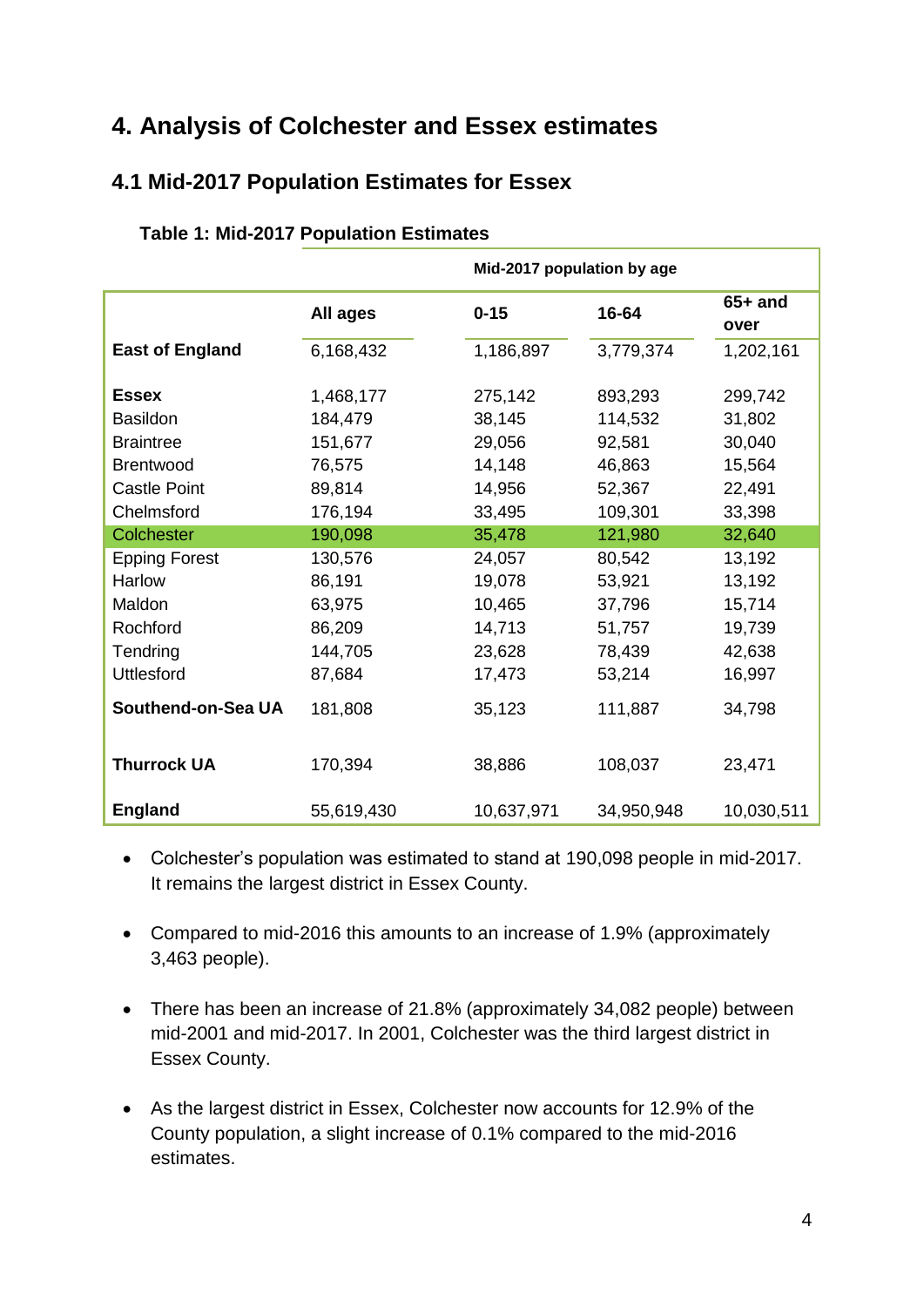Figure 1 below illustrates the mid-2017 population distribution across Essex County ranked by district size.



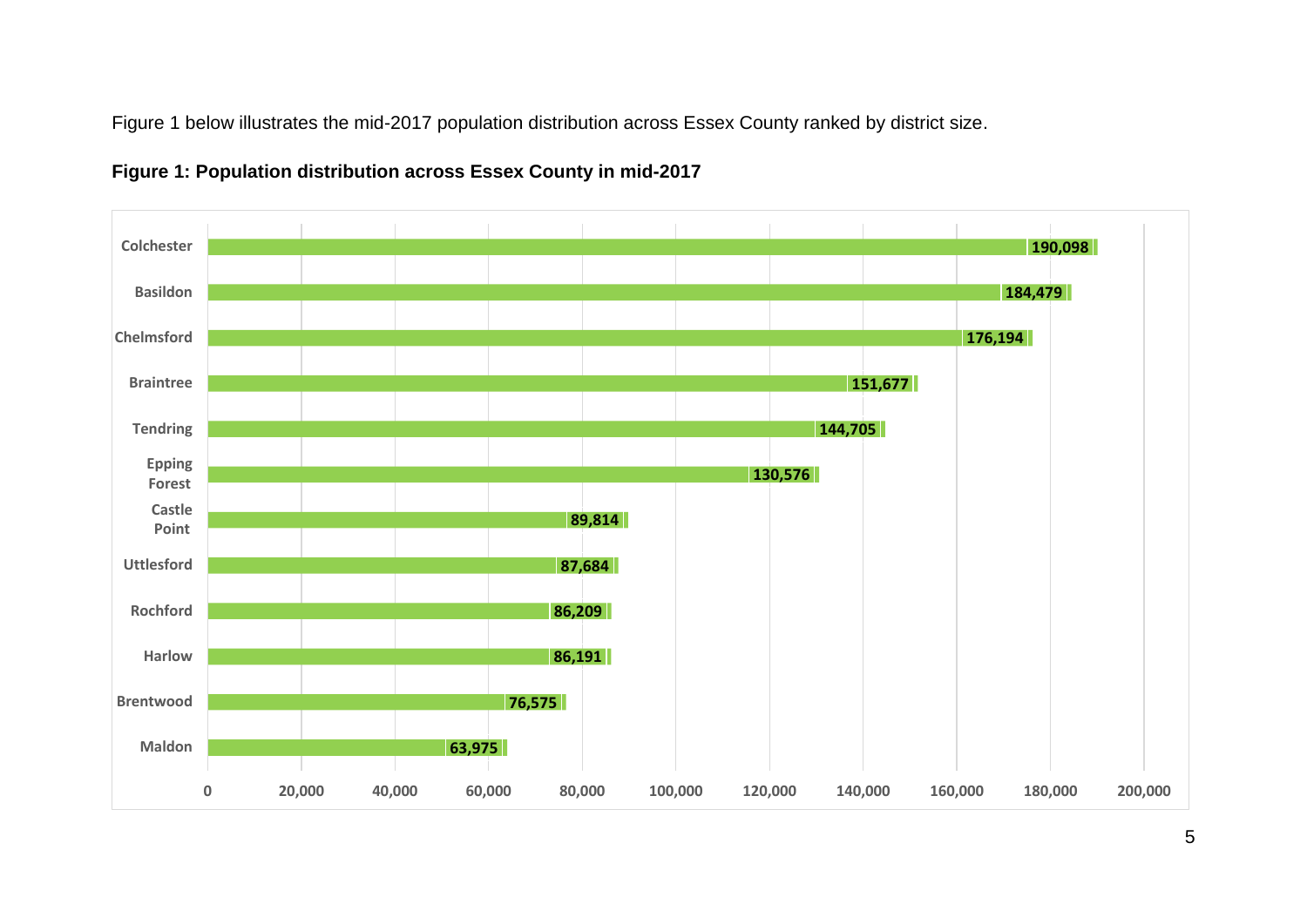# <span id="page-6-0"></span>**4.2 Population change over time (mid-2001 to mid-2017)**



<span id="page-6-1"></span>**Figure 2: Change in Population 2001-2017 (numbers)**

- Figure 2 illustrates the change in Essex County's population from mid-2001 to mid-2017.
- Data shows that Colchester has experienced the largest population change in Essex County between mid-2001 and mid-2017, growing by approximately 34,082 people.
- Colchester's growth rate is significantly higher than that of any other Essex district.
- The second largest population change between mid-2001 and mid-2017 has been experienced by Braintree which is estimated to have grown by 19,195 people.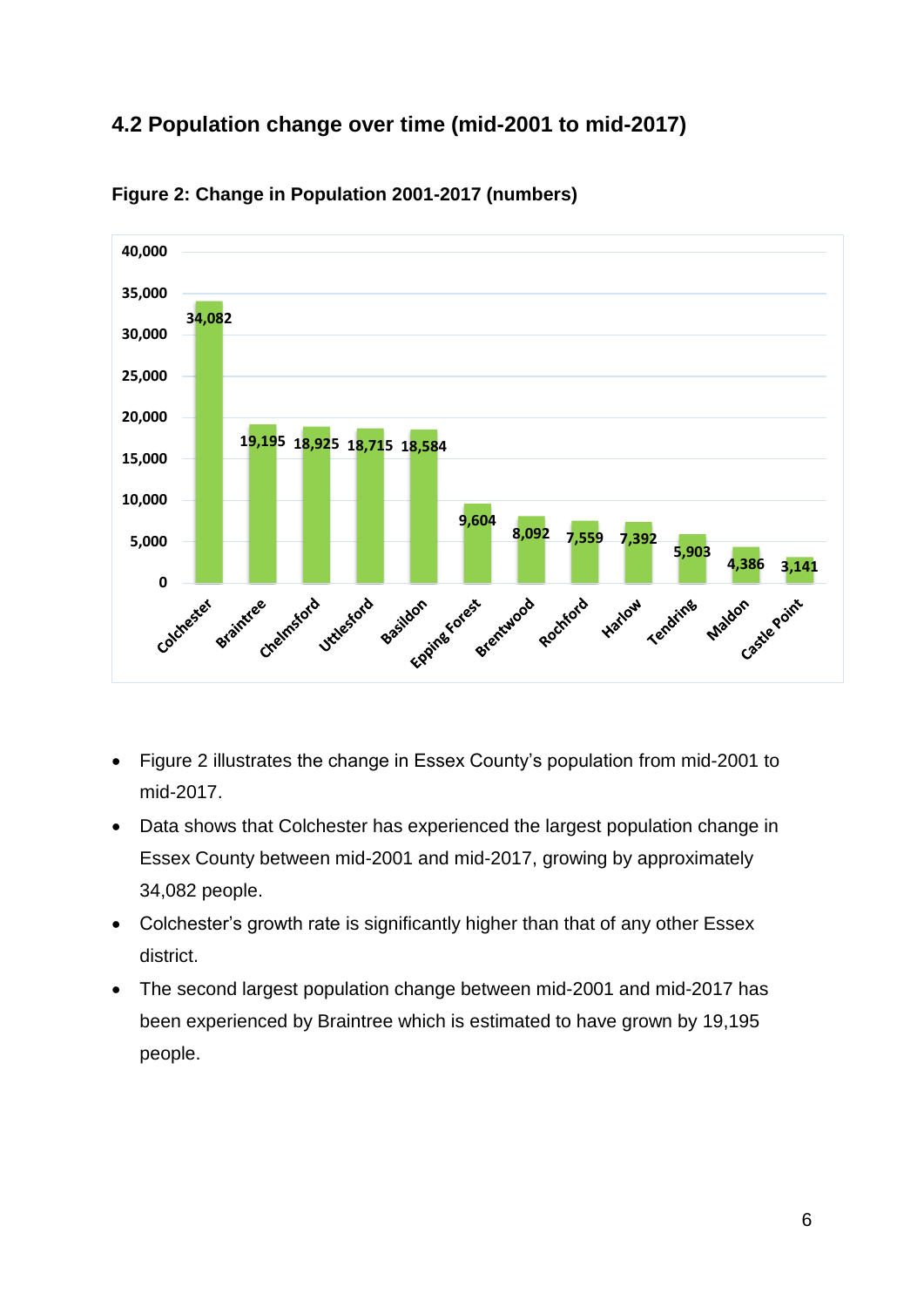

**Figure 3: Change in Population 2001-2017 (percentages)**

- Figure 3 above illustrates the percentage change in Essex County's population from mid-2001 to mid-2017.
- Colchester's growth rate was significantly higher than the overall Essex County growth rate of 11.9% over the same period.
- Although Uttlesford has had a smaller population growth than Colchester between mid-2001 and mid-2017 (18,715 people in Uttlesford compared to 34,082 in Colchester), its percentage of growth is higher than that of Colchester.
- This can be explained by the fact that Uttlesford's population in 2001 was significantly smaller than that of Colchester (68,969 people in Uttlesford compared to 156,016 in Colchester).
- The lowest rate of growth in Essex between mid-2001 and mid-2017 occurred in Castle Point, which experienced an approximate growth in population of 3,141 people (3.6%).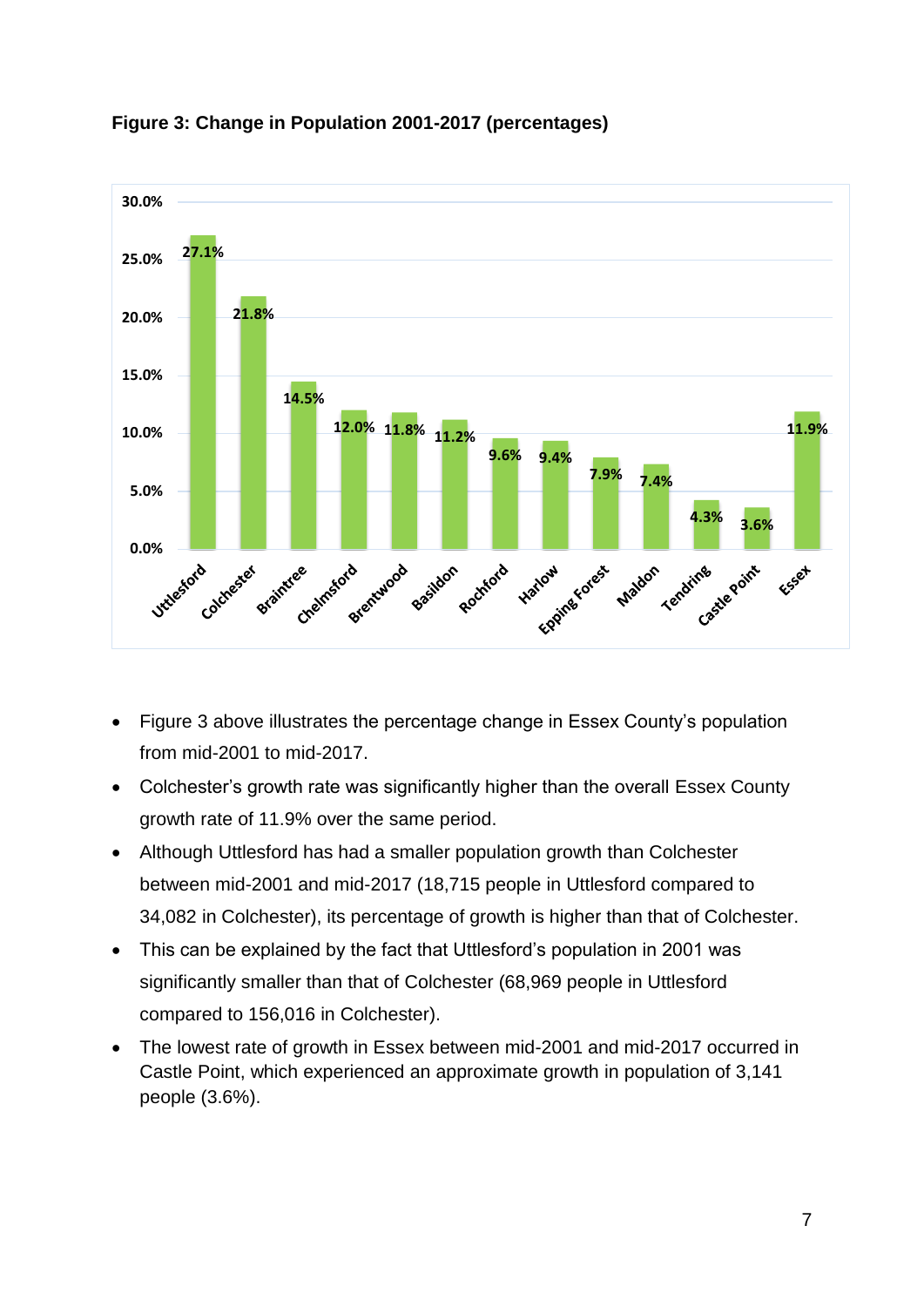### <span id="page-8-0"></span>**4.3 Age and Gender Analysis for Colchester**

| Age       | All<br>People | <b>Males</b> | <b>Females</b> |
|-----------|---------------|--------------|----------------|
|           |               |              |                |
| Under 1   | 2,196         | 1,123        | 1,073          |
| 1 to $4$  | 9,384         | 4,712        | 4,672          |
| 5 to 9    | 11,728        | 6,084        | 5,644          |
| 10 to 14  | 10,318        | 5,304        | 5,014          |
| $15 - 19$ | 11,232        | 5,832        | 5,400          |
| 20-24     | 15,109        | 8,052        | 7,057          |
| 25-29     | 15,047        | 7,633        | 7,414          |
| 30-34     | 12,702        | 6,412        | 6,290          |
| 35-39     | 12,185        | 5,959        | 6,226          |
| 40-44     | 11,968        | 6,084        | 5,884          |
| 45-49     | 12,953        | 6,531        | 6,422          |
| 50-54     | 12,635        | 6,141        | 6,494          |
| 55-59     | 10,811        | 5,382        | 5,429          |
| 60-64     | 9,190         | 4,404        | 4,786          |
| 65-69     | 9,634         | 4,525        | 5,109          |
| 70-74     | 8,704         | 4,124        | 4,580          |
| 75-79     | 5,777         | 2,675        | 3,102          |
| 80-84     | 4,340         | 1,968        | 2,372          |
| 85-89     | 2,653         | 1,054        | 1,599          |
| $90+$     | 1,532         | 477          | 1,055          |
| Total     | 190,098       | 94,476       | 95,622         |

<span id="page-8-1"></span>**Table 2: Mid-2017 Population Age & Gender Structure for Colchester** 

Colchester's working age population was estimated to stand at 121,980 people in mid-2017, making up 64.2% of the total population. Of this, 50.4% (61,464) are men and 49.6% (60,516) women.

In mid-2017, the number of young people aged 0-19 years in Colchester was estimated at 44,858 people, making up 23.6% of the total population. This is a decrease from 2001, when young people accounted for 25% of the population in Colchester. Of this, 51.4% (23,055) are men and 48.6% (21,803) are women.

Colchester's ageing population (65+ years) in mid-2017 was estimated at 32,640; this makes up for 17.2% of the total population. Of this, 45.4% (14,823) are men and 54.6% (17,817) are women.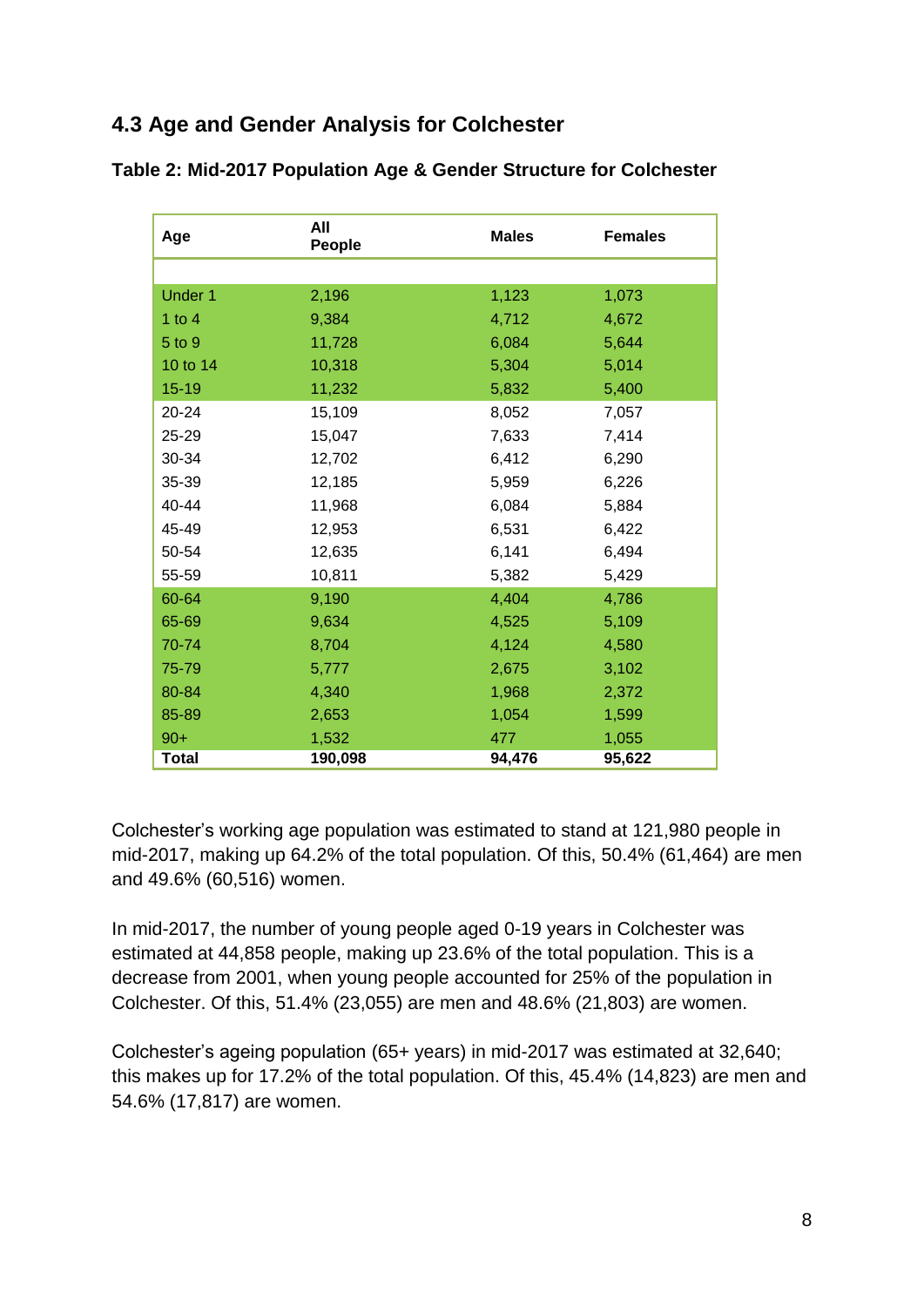#### <span id="page-9-0"></span>**Table 3: Population change over time - mid-2001 to mid-2017 (Thousands)**

| Area                      | <b>Mid-2001</b> | Mid-2002*  | Mid-2003*  | Mid-2004*  | Mid-2005*  | Mid-2006*  | Mid-2007*  | Mid-2008*  | Mid-2009*  | Mid-2010*  | Mid-2011   | Mid-2012   | Mid-2013   | Mid-2014   | Mid-2015   | Mid-2016   | <b>Mid-2017</b> |
|---------------------------|-----------------|------------|------------|------------|------------|------------|------------|------------|------------|------------|------------|------------|------------|------------|------------|------------|-----------------|
| East of<br><b>England</b> | 5,400,463       | 5,432,688  | 5,474,133  | 5,508,564  | 5,562,653  | 5,606,294  | 5,653,534  | 5,708,350  | 5,751,443  | 5,807,402  | 5,862,418  | 5,907,348  | 5,954,169  | 6,018,383  | 6,076,451  | 6,129,005  | 6,168,432       |
| <b>Essex</b>              | 1,312,599       | 1,319,145  | ,326,079   | 1,334,632  | 1,345,170  | 1,354,301  | 1,362,888  | 1,373,172  | ,379,503   | 1,388,913  | 1,396,599  | 1,406,517  | 1,416,405  | 1,431,953  | 1,443,151  | 1,457,910  | ,468,177        |
| Basildon                  | 165,895         | 166,743    | 167,089    | 167,825    | 168,927    | 169,951    | 170,908    | 172,423    | 173,084    | 173,788    | 174,971    | 176,474    | 178,362    | 180,521    | 181,721    | 183,768    | 184,479         |
| <b>Braintree</b>          | 132,482         | 134,272    | 135,767    | 137,426    | 139,160    | 140,921    | 142,344    | 143,894    | 144,589    | 145,972    | 147,514    | 148,384    | 149,108    | 149,985    | 150,360    | 151,233    | 151,677         |
| <b>Brentwood</b>          | 68,483          | 68,779     | 69,234     | 69,895     | 70,542     | 71,040     | 71,346     | 71,941     | 72,663     | 73,301     | 73,841     | 74,020     | 74,460     | 75,645     | 76,057     | 76,769     | 76,575          |
| <b>Castle Point</b>       | 86,673          | 86,866     | 87,237     | 87,207     | 87,462     | 87,576     | 87,776     | 88,020     | 88,122     | 88,115     | 87,964     | 88,218     | 88,570     | 88,907     | 89,173     | 89,752     | 89,814          |
| Chelmsford                | 157,269         | 158,686    | 160,360    | 162,505    | 163,570    | 163,879    | 164,381    | 165,047    | 166,208    | 167,441    | 168,491    | 169,335    | 170,256    | 171,633    | 172,638    | 174,197    | 176,194         |
| <b>Colchester</b>         | 156,016         | 156,055    | 157,164    | 158,652    | 162,038    | 163,847    | 165,674    | 167,927    | 169,027    | 171,679    | 173,614    | 176,008    | 177,626    | 180,420    | 183,939    | 187,633    | 190,098         |
| Epping<br>Forest          | 120,972         | 121,482    | 121,404    | 121,495    | 121,735    | 122,530    | 122,877    | 123,365    | 123,820    | 124,189    | 124,880    | 126,080    | 127,170    | 128,777    | 129,677    | 129,923    | 130,576         |
| Harlow                    | 78,799          | 78,340     | 78,128     | 78,019     | 78,354     | 78,722     | 79,165     | 79,913     | 80,710     | 81,490     | 82,177     | 82,676     | 83,372     | 84,564     | 85,397     | 85,867     | 86,191          |
| Maldon                    | 59,589          | 59,750     | 59,996     | 60,303     | 60,662     | 60,993     | 61,398     | 61,660     | 61,815     | 61,845     | 61,720     | 61,918     | 62,166     | 62,767     | 62,743     | 63,418     | 63,975          |
| Rochford                  | 78,650          | 79,325     | 79,513     | 80,100     | 80,815     | 81,490     | 82,264     | 83,056     | 83,094     | 83,415     | 83,333     | 83,869     | 83,911     | 84,776     | 85,144     | 85,708     | 86,209          |
| Tendring                  | 138,802         | 139,318    | 139,909    | 140,340    | 140,325    | 140,423    | 140,523    | 140,421    | 139,593    | 139,058    | 138,062    | 138,285    | 138,721    | 139,916    | 141,183    | 143,353    | 144,705         |
| Uttlesford                | 68,969          | 69,529     | 70,278     | 70,865     | 71,580     | 72,929     | 74,232     | 75,505     | 76,778     | 78,620     | 80,032     | 81,250     | 82,683     | 84,042     | 85,119     | 86,289     | 87,684          |
|                           |                 |            |            |            |            |            |            |            |            |            |            |            |            |            |            |            |                 |
| Southend-<br>on-Sea UA    | 160,362         | 161,159    | 161,437    | 161,488    | 162,645    | 163,776    | 165,429    | 168,150    | 170,013    | 172,122    | 174,274    | 174,838    | 175,798    | 177,931    | 178,702    | 180,606    | 181,808         |
| <b>Thurrock UA</b>        | 43,297          | 144,728    | 145,977    | 147,056    | 148,556    | 150,206    | 151,741    | 153,633    | 155,003    | 156,585    | 158,268    | 159,533    | 160,849    | 163,270    | 165,184    | 168,428    | 170,394         |
|                           |                 |            |            |            |            |            |            |            |            |            |            |            |            |            |            |            |                 |
| <b>England</b>            | 49,449,746      | 49,679,267 | 49,925,517 | 50,194,600 | 50,606,034 | 50,965,186 | 51,381,093 | 51,815,853 | 52,196,381 | 52,642,452 | 53,107,169 | 53,493,729 | 53,865,817 | 54,316,618 | 54,786,327 | 55,268,067 | 55,619,430      |

More information can be found here: [http://www.ons.gov.uk/ons/rel/pop-estimate/population-estimates-for-england-and-wales/mid-2002-to-mid-2010-revised--national-/stb-](http://www.ons.gov.uk/ons/rel/pop-estimate/population-estimates-for-england-and-wales/mid-2002-to-mid-2010-revised--national-/stb---mid-2002-to-mid-2010-revised-population-estimates-for-england-and-wales.html) [--mid-2002-to-mid-2010-revised-population-estimates-for-england-and-wales.html](http://www.ons.gov.uk/ons/rel/pop-estimate/population-estimates-for-england-and-wales/mid-2002-to-mid-2010-revised--national-/stb---mid-2002-to-mid-2010-revised-population-estimates-for-england-and-wales.html)

Notes: \* Revised mid-year estimates.

Following the 2011 Census, the Office for National Statistics decided to re-base the population estimate series from mid-2002 to mid-2010.

This means that the previous population estimate series has been superseded by this current release. The figures above should now be used when making comparisons.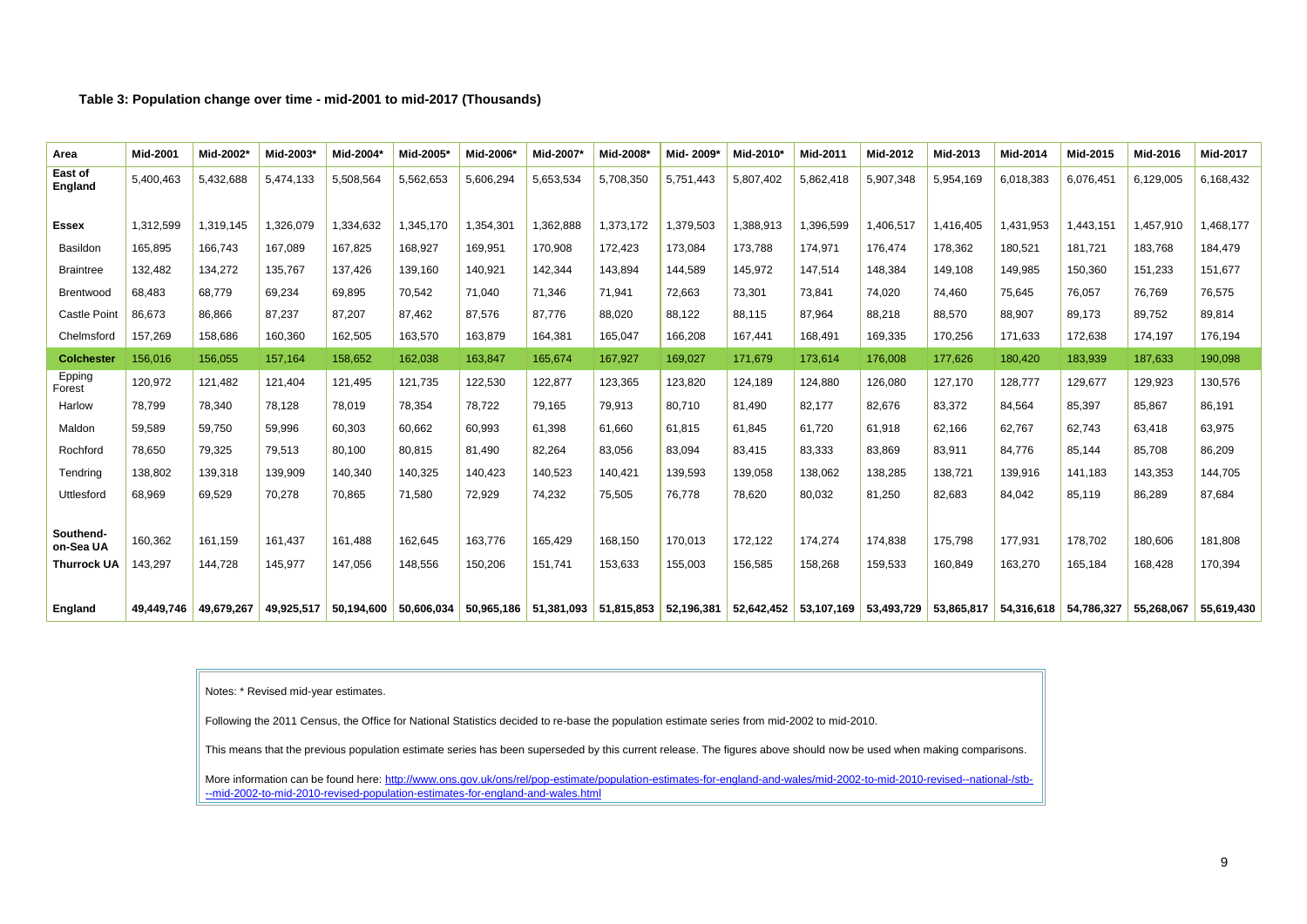

<span id="page-10-0"></span>**Figure 4: Population Pyramid Comparisons**

- Figure 4 illustrates the age and gender structure of Colchester for the Census 2001, and mid-2017 estimates in a population pyramid.
- The modal age band in Colchester in mid-2017 was 20-24 years with 15,109 people. This was followed by the 25-29 years age band with 15,047 people.
- In contrast, the age band with the fewest individuals was 90+ years with 1,532 people. This was followed by those below the age of 1, with 2,196 people.
- Overall, the proportion of males and females in Colchester are very similar with 50.3% being female and 49.7% being male.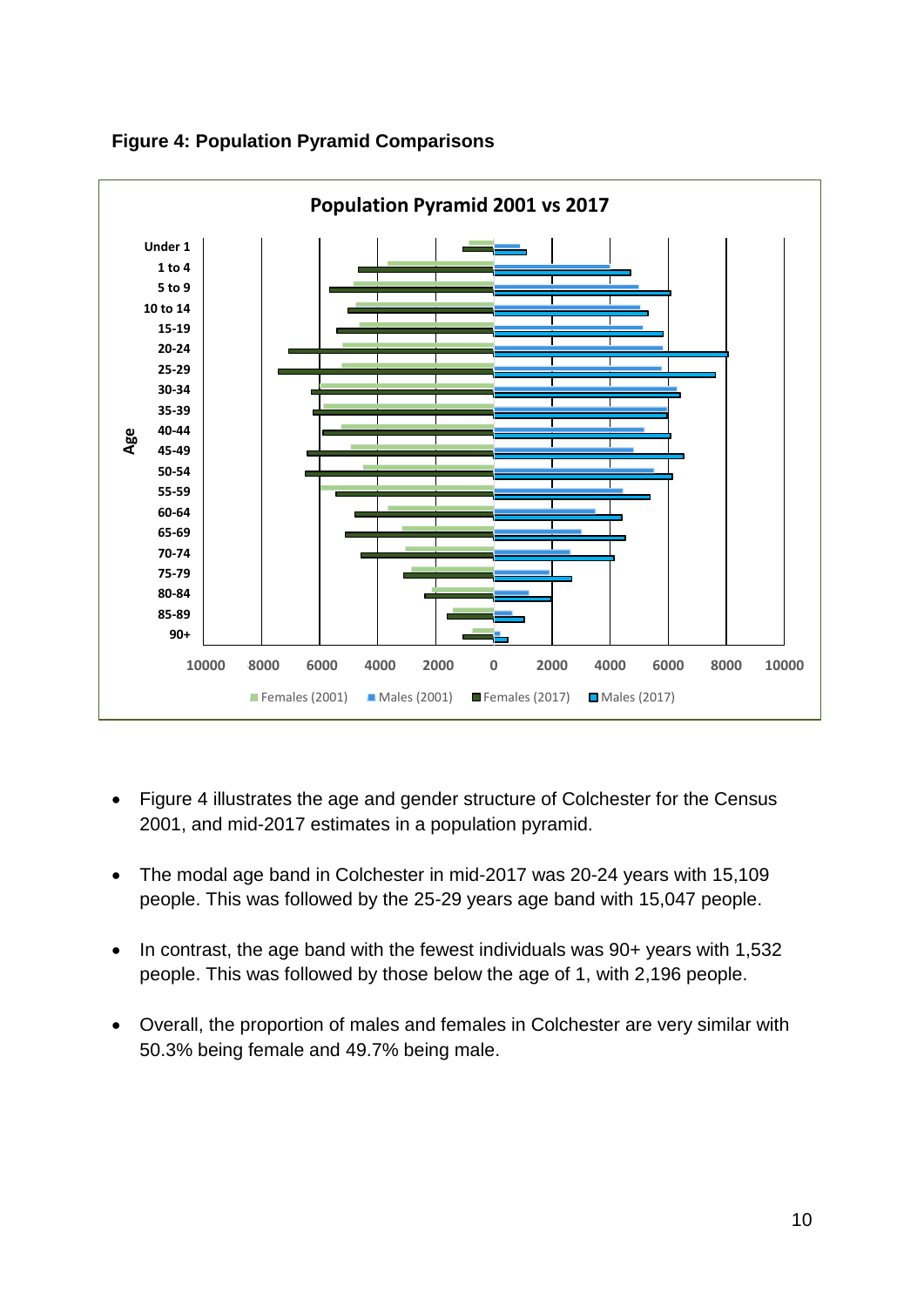#### <span id="page-11-0"></span>**5. Notes to tables**

- 1. Data source: Population Estimates Unit, the Office for National Statistics.© Crown Copyright, 2015.
- 2. Some figures have been rounded so totals may not sum exactly.
- 3. Statistics for Southend-on-Sea and Thurrock are not included in 'Essex County' calculations as they are unitary authorities and are only part of Essex on a geographical basis.
- 4. Population estimates are calculated for the 'usual resident population'.
- 5. For more information at national and local level, log on to 'Neighbourhood statistics' on the ONS website - [www.statistics.gov.uk](http://www.statistics.gov.uk/)
- 6. The data are Crown Copyright and may only be reproduced in public or published documents with the permission of HMSO and acknowledgment of the source (as above). Colchester Borough Council holds a Click-use Licence permitting reproduction (these can be obtained for free from [www.clickanduse.hmso.gov.uk\)](http://www.clickanduse.hmso.gov.uk/).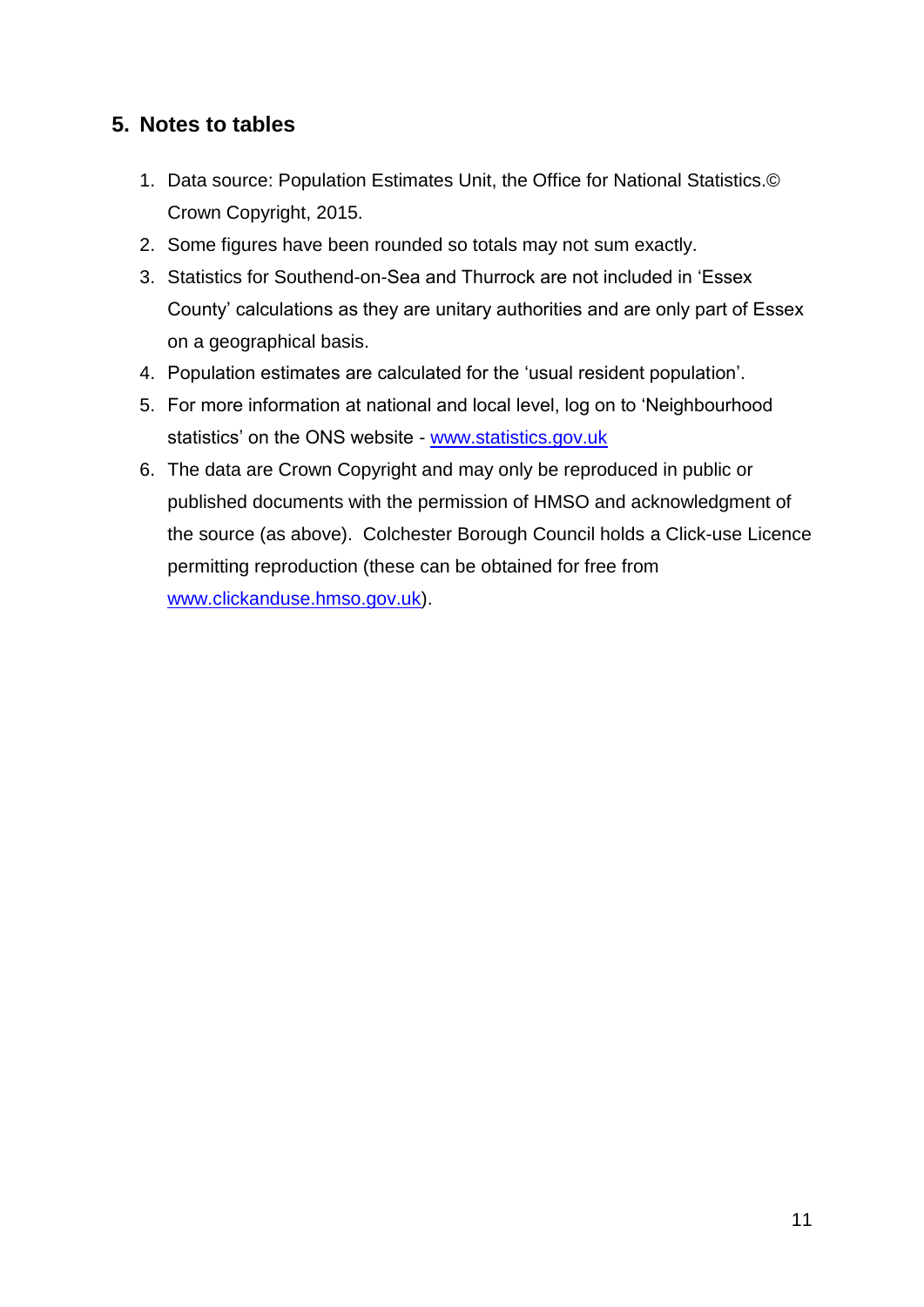#### <span id="page-12-0"></span>**Appendix 1: Methodology**

#### <span id="page-12-1"></span>**What are mid-year estimates?**

Mid-year estimates are based on the results of the 2011 Census and take account of population change due to births, deaths and net migration. The mid-year population estimates for each of the UK constituent countries refer to the usually resident population of an area on the 30<sup>th</sup> of June each year. The usually resident population is defined by the standard United Nations definition for population estimates, as people who reside in the area for a period of at least 12 regardless of nationality.

#### <span id="page-12-2"></span>**How are they calculated?**

Estimates of the population during the inter-censual period (the time between 10 year censuses) are made using a cohort component method. Simply, this updates the previous mid-year estimate, allowing for natural change due to births and deaths in the past year and adding on net migration.

The components used in calculating the England and Wales population estimates include: births, deaths, prisoners, school boarders, armed forces (home and foreign), internal migration and international migration. Mid-year estimates only measure the usual resident population and therefore only long term international migrants are included in the estimates. ONS uses the United Nations recommended definition of a long-term migrant to identify who should be included – anyone who moves from their country of usual residence for at least a year or more.

As previously mentioned, mid-year population estimates are made for the population resident on 30 June of the reference year. The starting point for the estimate is the resident population on 30 June in the previous year. This population by single year of age is then aged on by one year (for example, all 3 year olds become 4 year olds one year later). Those who have been born during the 12 month period are then added on to the population and all those who have died during the 12 month period are removed according to their age, sex and their usual place of residence.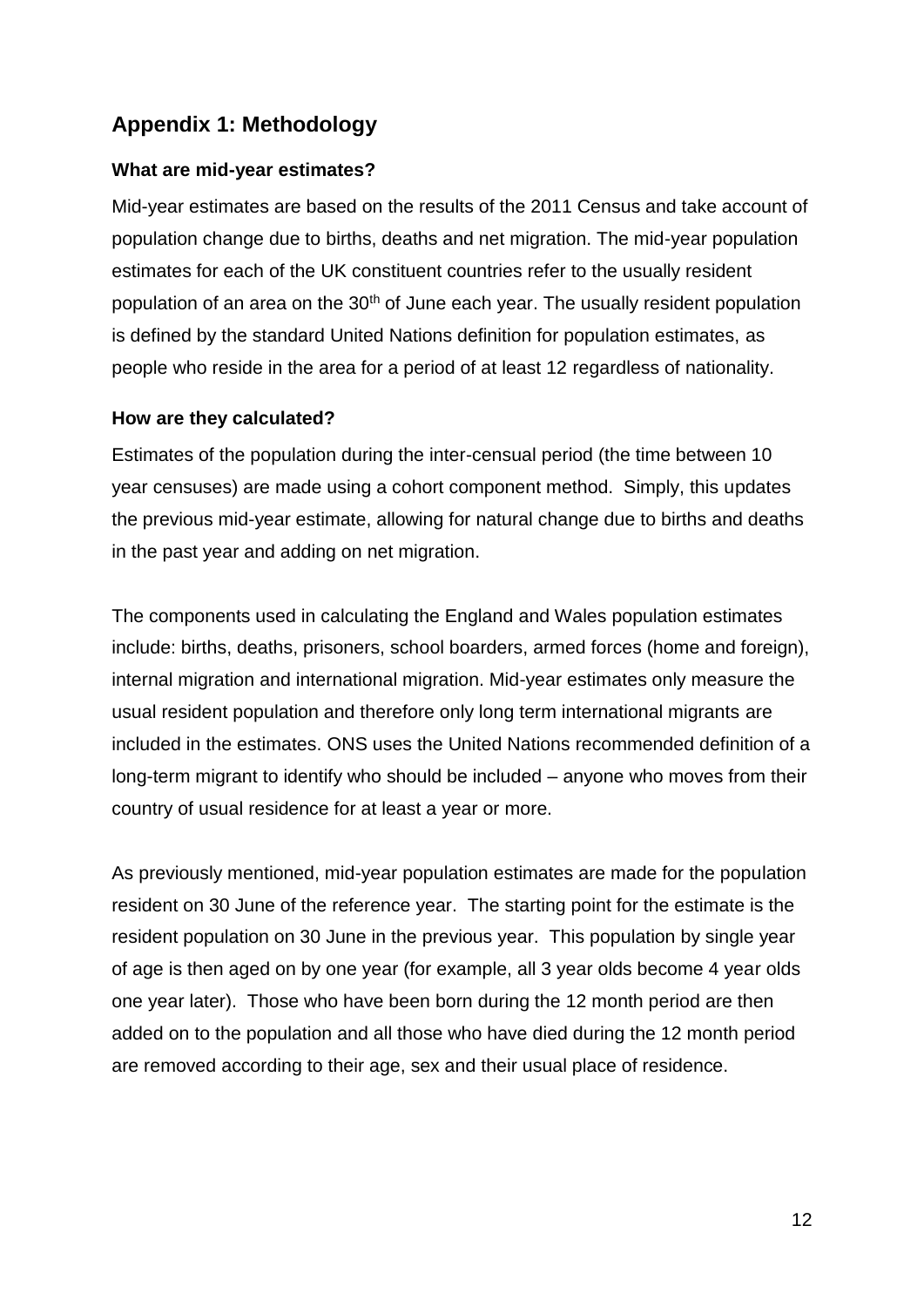#### <span id="page-13-0"></span>**What are the data sources used to compile population estimates?**

**The base** from which inter-censal population estimates are calculated is the most recent Census (2011).

*Births and deaths* data used in the compilation of mid-year population estimates are obtained from the General Register Office through compulsory registrations of all births and deaths occurring in England and Wales.

*Internal migration* takes account of people moving within the UK and is estimated using:

- − The NHS Central Register (NHSCR) which records movements of patients between Health Areas; and
- − Higher Education Statistics Agency

*International migration* is estimated from sources including the:

- − International Passenger Survey (IPS)
- − Labour Force Survey data on the location of recent migrants
- − Migrant Worker Scan
- − National Health Service Central Register
- − Further Education Learner Data
- − Student Record (Higher Education Statistics Agency)
- − Certificate of Acceptance to Study and Leave to Remain for Study
- − ONS
- − Asylum Seeker data is taken from the Home Office and National Asylum Support Service

#### **Are the population estimation methods robust?**

- ONS population estimates are the best currently possible.
- Natural change components of estimates are of high quality.
- Migration is widely recognised to be more difficult to estimate accurately and ONS has a substantial programme of work aimed at improving estimates of migration and population.